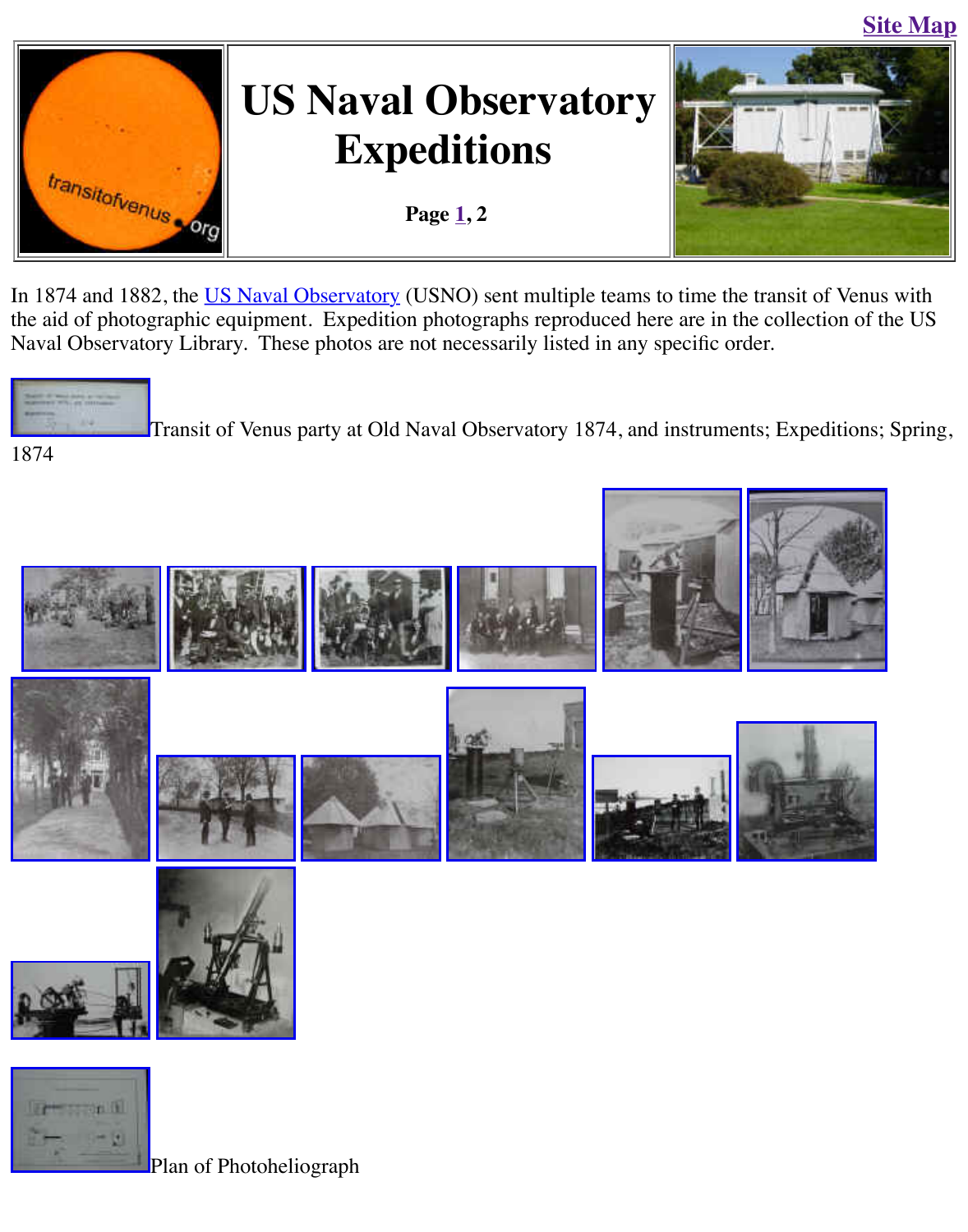

## Meridian Instrument



"Japan 1874 -D."

## [Chatham Island?](http://old.transitofvenus.org/USNO/DSC02687.JPG)





[103](http://old.transitofvenus.org/USNO/DSC02715.JPG)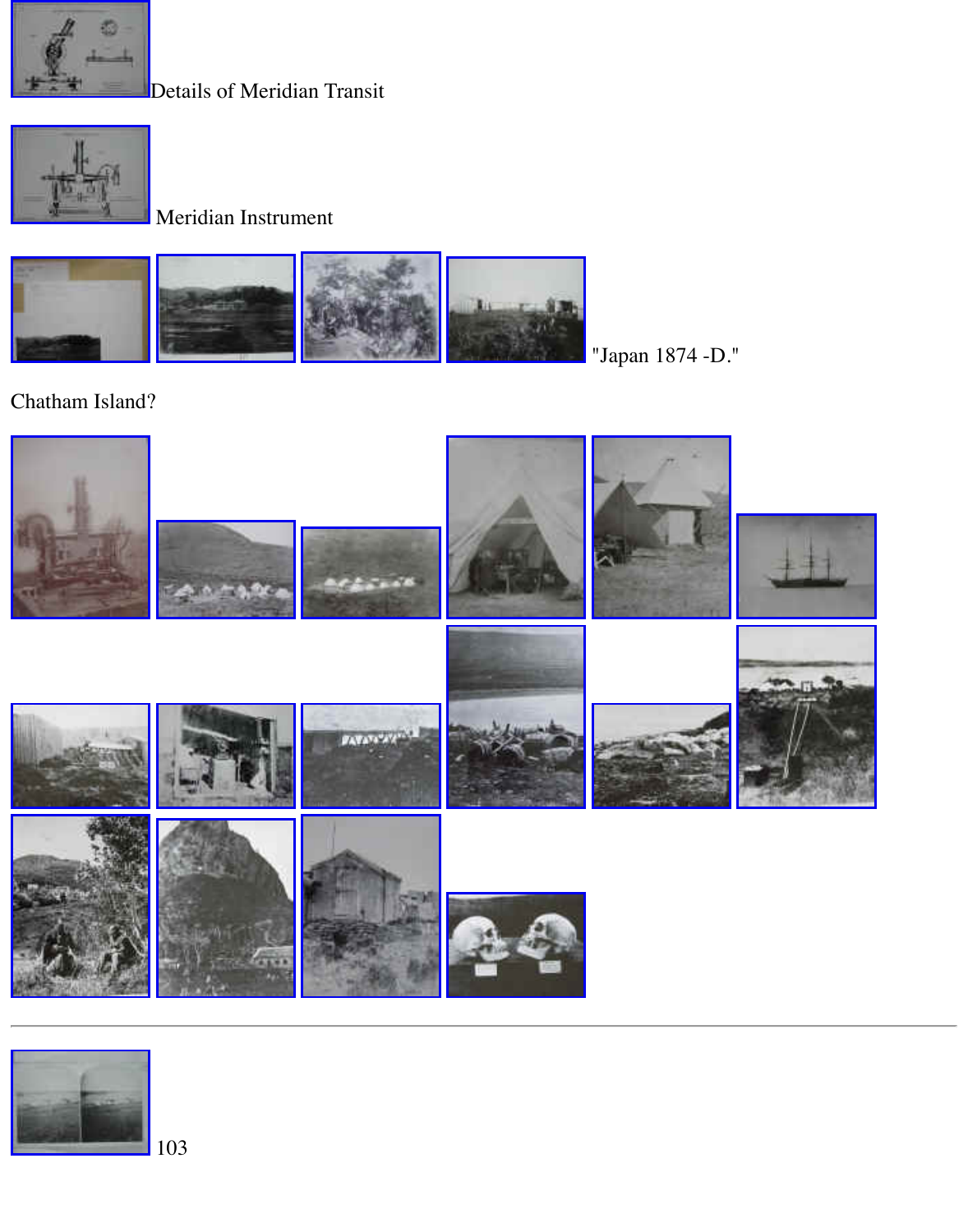



["Interior of Japan](http://old.transitofvenus.org/USNO/DSC02740.JPG) Photographic Hut..."



"Box room of photographic house ventilator"



"The Photograph Measurer in Interior of Admiral's Office. Negative of Sun lea

[books."](http://old.transitofvenus.org/USNO/DSC02742.JPG)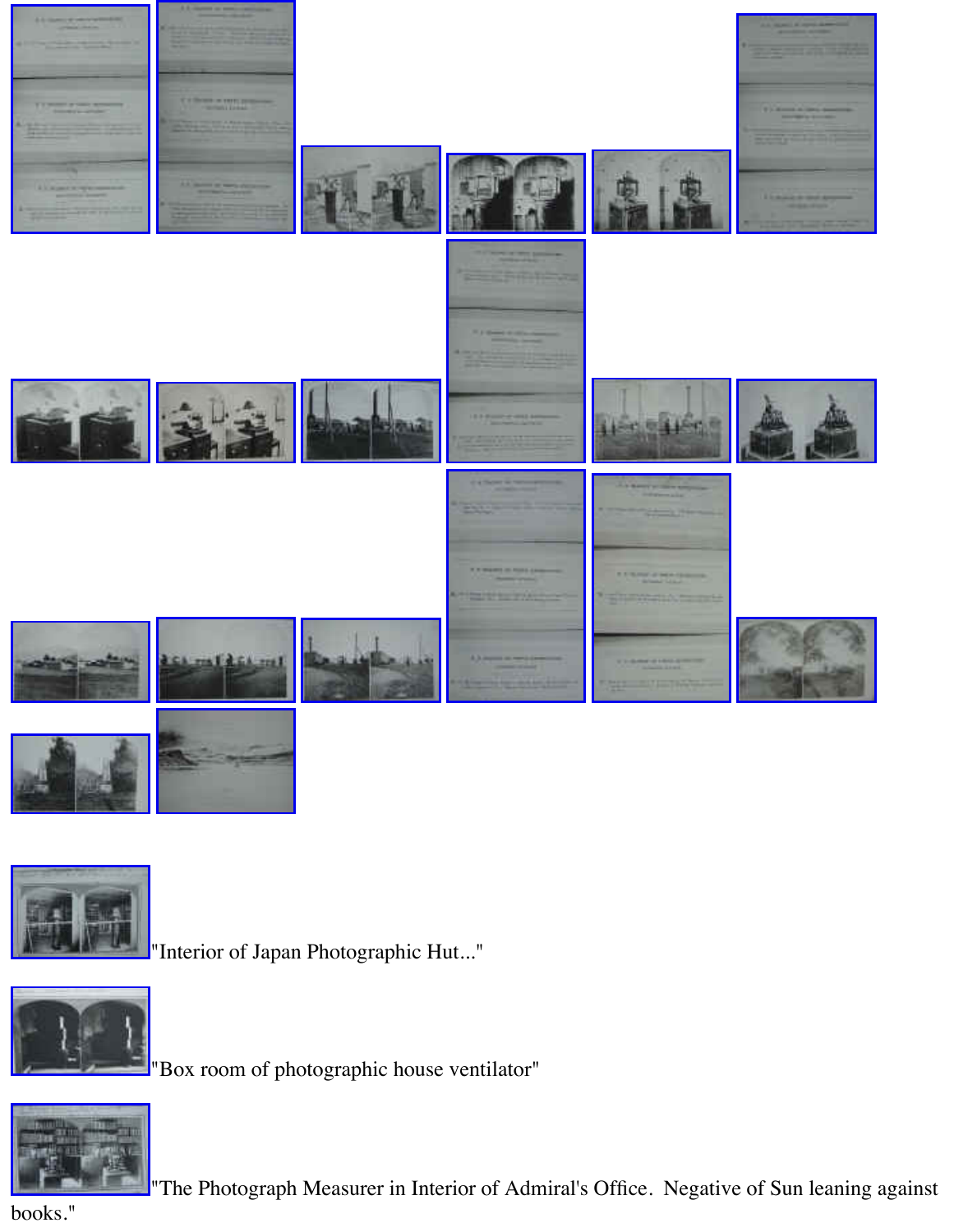

"New Zealand heliostat & clock; photographic lens 40 ft. focus; flat mirror; iron

[with sand."](http://old.transitofvenus.org/USNO/DSC02744.JPG)



"New Zealand photographic lens; flat mirror, heliostat, and driving clock. In t [the Chatham hel](http://old.transitofvenus.org/USNO/DSC02745.JPG)iostat. On the right two transit houses."



(Numbered) "Chatham Photographic House; New Zealand Photographic Hous [Photographic Ho](http://old.transitofvenus.org/USNO/DSC02746.JPG)use; Siberia Transit House; Crozet's Transit House; Kerguelen Transit House; inch refractor."



"View of Venusia! from N.W.; New Zealand photographers in foreground."



"View of two transit and photographic house from roof of observatory...Shows [covering over gr](http://old.transitofvenus.org/USNO/DSC02748.JPG)ound between Kerguelen photographic lens and photographic house. To be do Experimental tube in situ."



"Four of the 8 equatorial houses. 10-inch Transit-circle room  $\&$  9-inch equator

distance."



"The Equatorial houses with square revolving domes."



"View of Equatorial houses and packing up in Equatorial."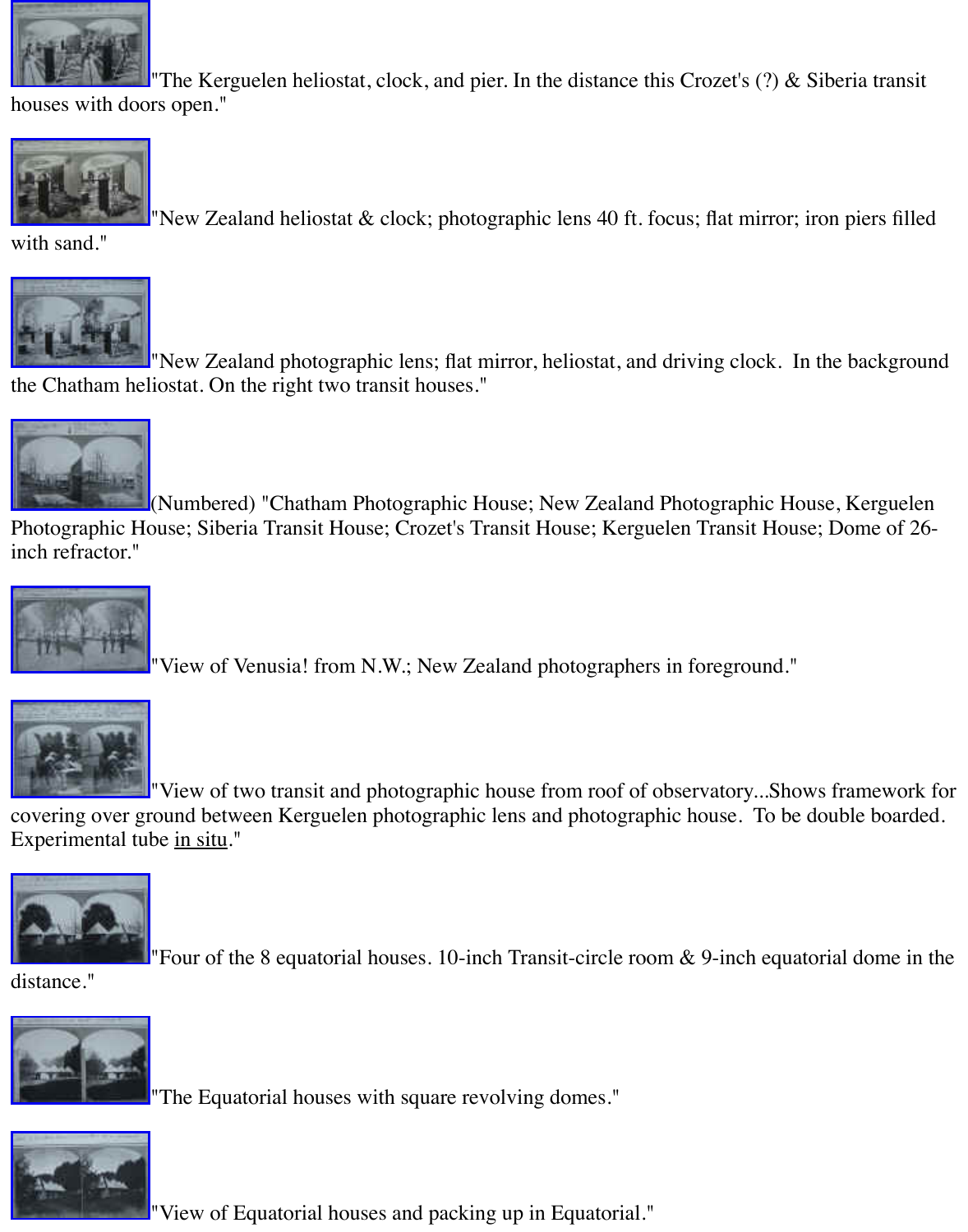

| . Admiral Davis<br>$  4.$ Prof. Peters New Zealand |                                   |
|----------------------------------------------------|-----------------------------------|
| $\parallel$ 2. Prof. Newcomb                       | $\parallel$ 5. Prof. Hall Siberia |
| Prof. H. Draper                                    | $\ 6$ . Capt. Raymond- Crozets    |



"Part of the Personnel- The 26-inch equatorial of the Naval Observatory in the

|                                                    | $\parallel$ 1. Mr. Phillips, chief<br>photographer                              | 5. Lieut. Bass, assis<br>astronomer      |
|----------------------------------------------------|---------------------------------------------------------------------------------|------------------------------------------|
|                                                    | $  2.$ Prof. Peters, chief of party                                             | 6. Mr. Aymi (?) 3rd<br>$\ $ photographer |
| The New Zealand party and ex officio    Commission | $\parallel$ 3. Adm. Davis, President of                                         | $\ 7.$ Mr. Pierson, 2nd<br>photographer  |
| members."                                          | 4. Prof. H. Draper Sup. of Phot.   8. Mr. Russell, 1st a<br>$\parallel$ depart. | photographer                             |



"Chatham and New Zealand Transit houses in foreground on left. 10-inch Tra and 9-inch equatorial dome. Crozet's Transit house in distance on right.



"View of Transit, Photographic & Equatorial Houses from roof of Naval Obse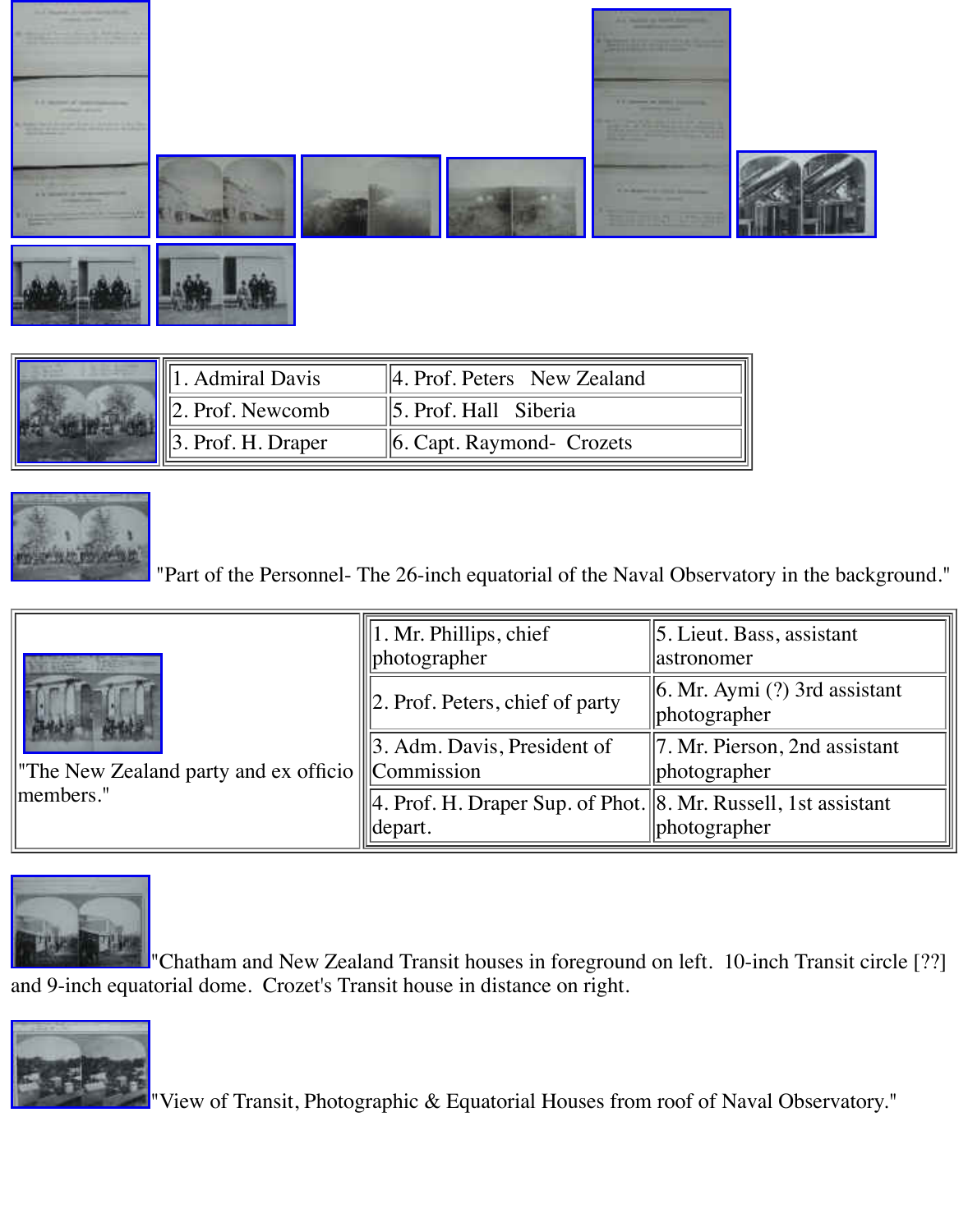

"View of Washington Naval Observatory in the East. Equatorial houses from



"Miss Mitchell's Equatorial which resembles the (Venus transit) equatorial. V [the interior of th](http://old.transitofvenus.org/USNO/DSC02768.JPG)e 9-inch Equatorial dome; shows also the Observatory Comet Seeker."



"The Transit-instrument in its house."



"Washington Observatory from the North."



"Washington Observatory from the North."



"Washington Observatory from the North-west."





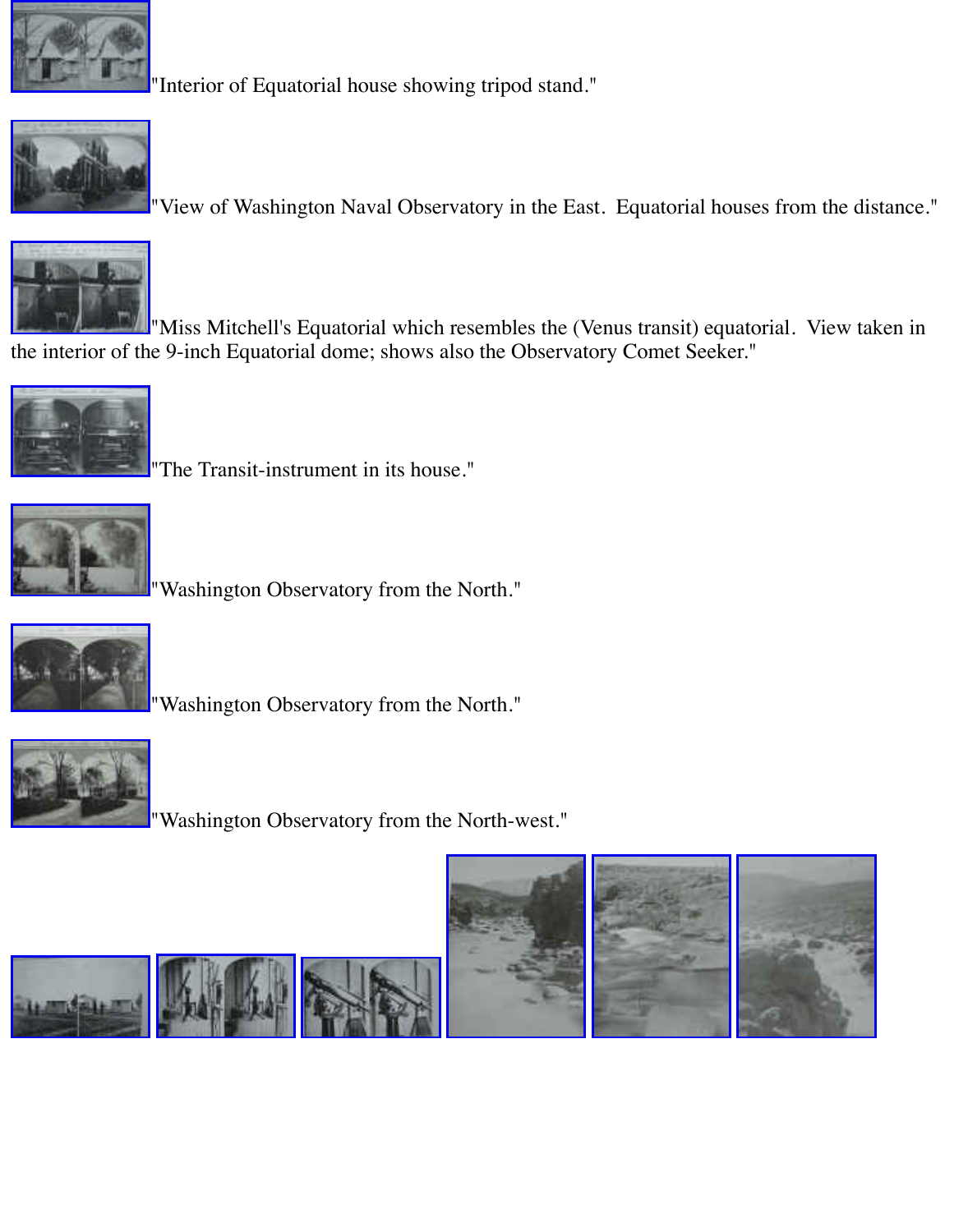



[Y.- Encampment](http://old.transitofvenus.org/USNO/DSC02800.JPG) [of the U.S. Tran](http://old.transitofvenus.org/USNO/DSC02801.JPG)sit of Venus Party, on Wangoroa Bay, Chatham Island, Decen



"QB512 no.1 ST 3 of 4"

"Fig 10"

"View in Venusea from the roof of the observatory."

["Is this S Newco](http://old.transitofvenus.org/USNO/DSC02651.JPG)[mb's little joke?](http://old.transitofvenus.org/Astro%20Stuff/Transit%20of%20Venus/2005%20and%20Before/2004%20D.C.%20&%20USNO/Smithson%20&%20USNO/DSC02653.JPG) Does it mean just the ground covered by apparatus for obser Venus."



"QB512 no.1 ST 1 of 4" USMO QB 512 MOLL ST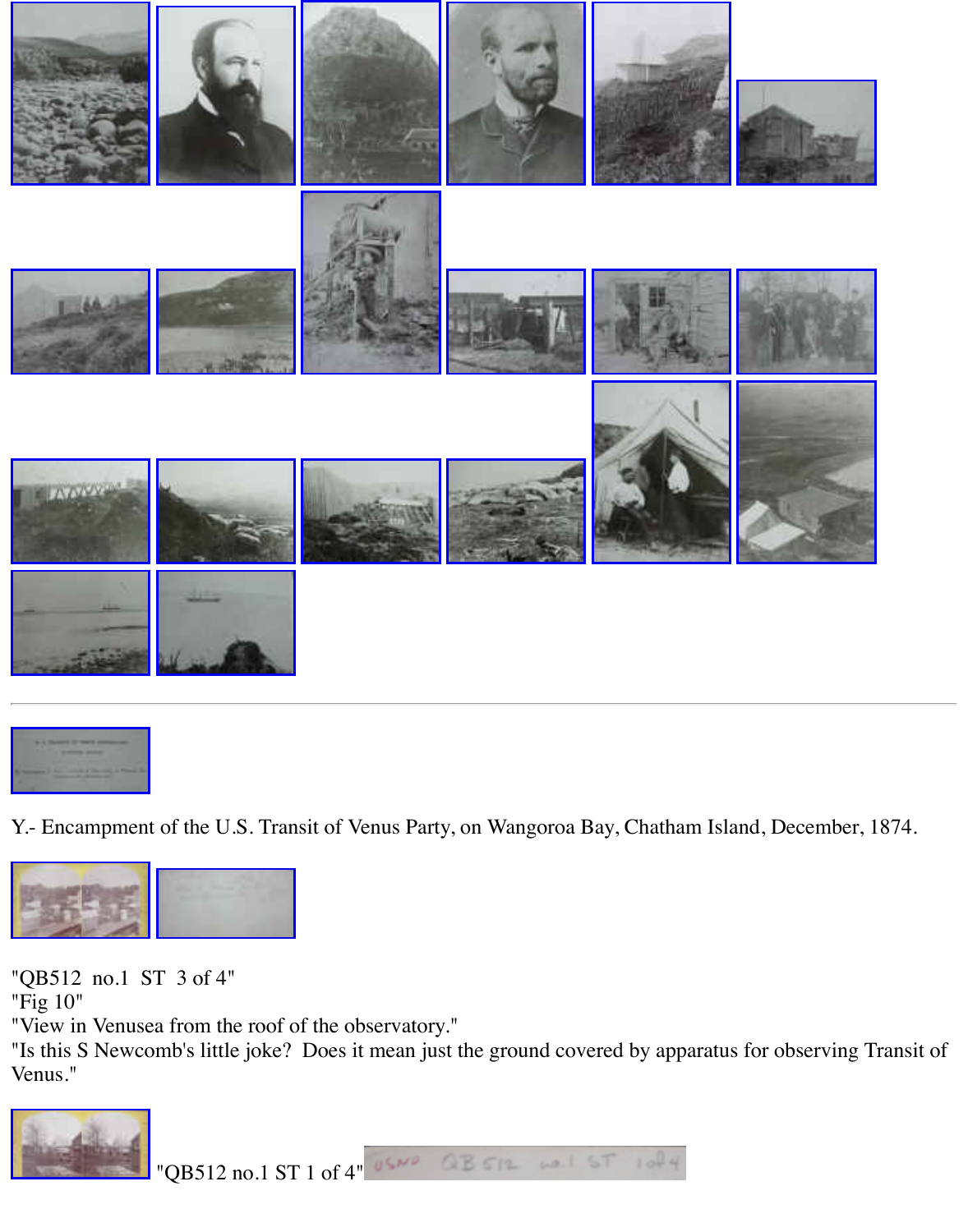## $\frac{1}{2}$  Transit of  $\frac{1}{2}$  Transit of  $\frac{1}{2}$  Observations Equipment, Observations Equipment, Observations Equipment, Observations Equipment, Observations Equipment, Observations Equipment, Observations Equipment, O





["\[La.\] Slide mov](http://old.transitofvenus.org/USNO/DSC02803.JPG)[ed a trifle little sl](http://old.transitofvenus.org/USNO/DSC02804.JPG)[ow and perhaps a](http://old.transitofvenus.org/USNO/DSC02805.JPG) trifle irregular" ["Mirror and obje](http://old.transitofvenus.org/USNO/DSC02802.JPG)ctive dusted off. Plumb line all right."





["Record of the Tr](http://old.transitofvenus.org/USNO/DSC02808.JPG)ansit of Venus Station at Santiago de Chile, 1882.



"Stars this evening are extremely steady..."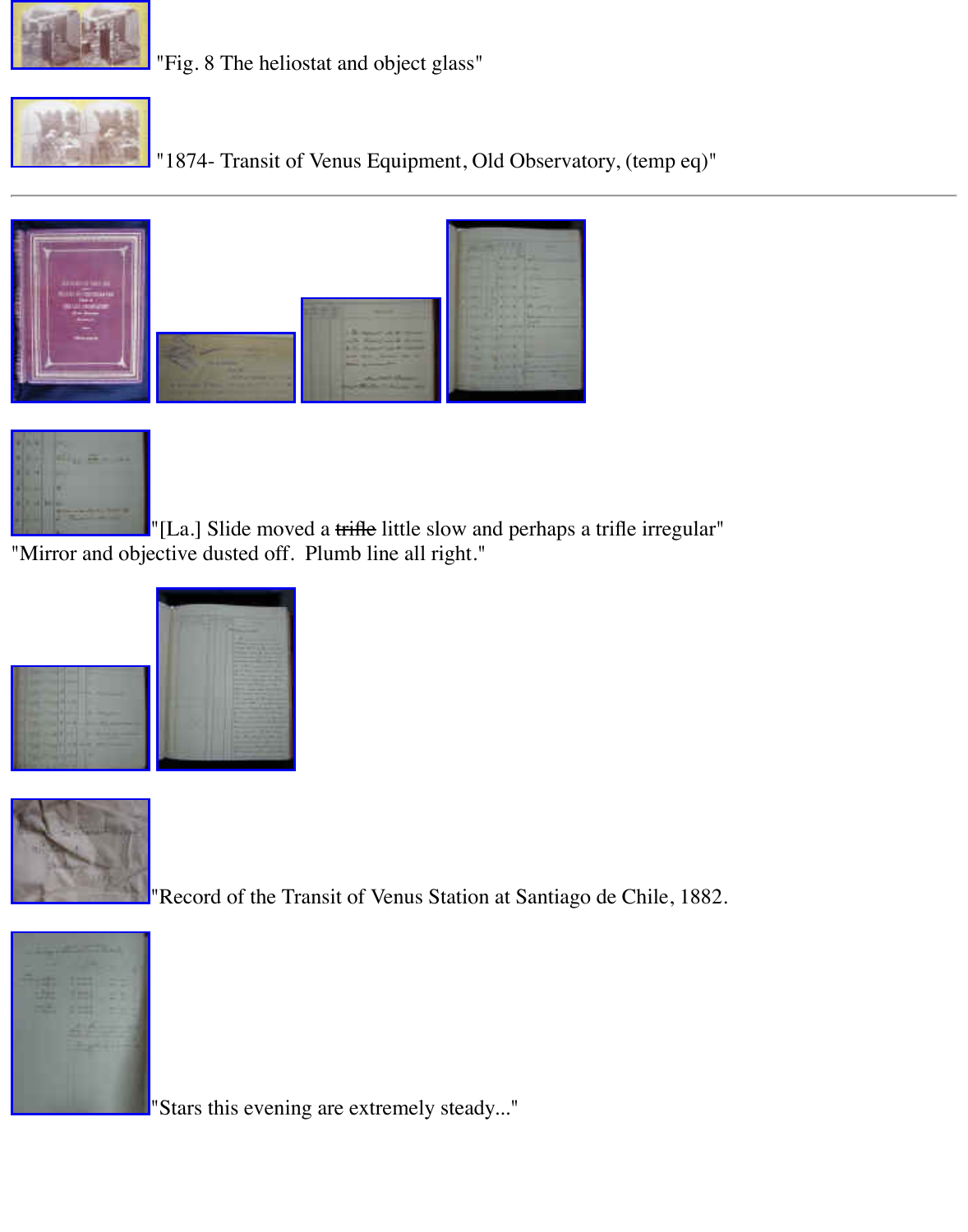

David P. Todd of Amherst College Observat

[Asaph Hall abou](http://old.transitofvenus.org/USNO/DSC02816.JPG)t the duplicate records of observations of the Transit of Venus, 1882, from the Observatory.



[Piece of plumb-li](http://old.transitofvenus.org/USNO/DSC02815.JPG)[ne wire used at th](http://old.transitofvenus.org/USNO/DSC02817.JPG)e Lick Observatory, 1882.



Observations of the Transit of Venus made at the Lick Observatory, by David.



"With the compliments of Professor Todd..."



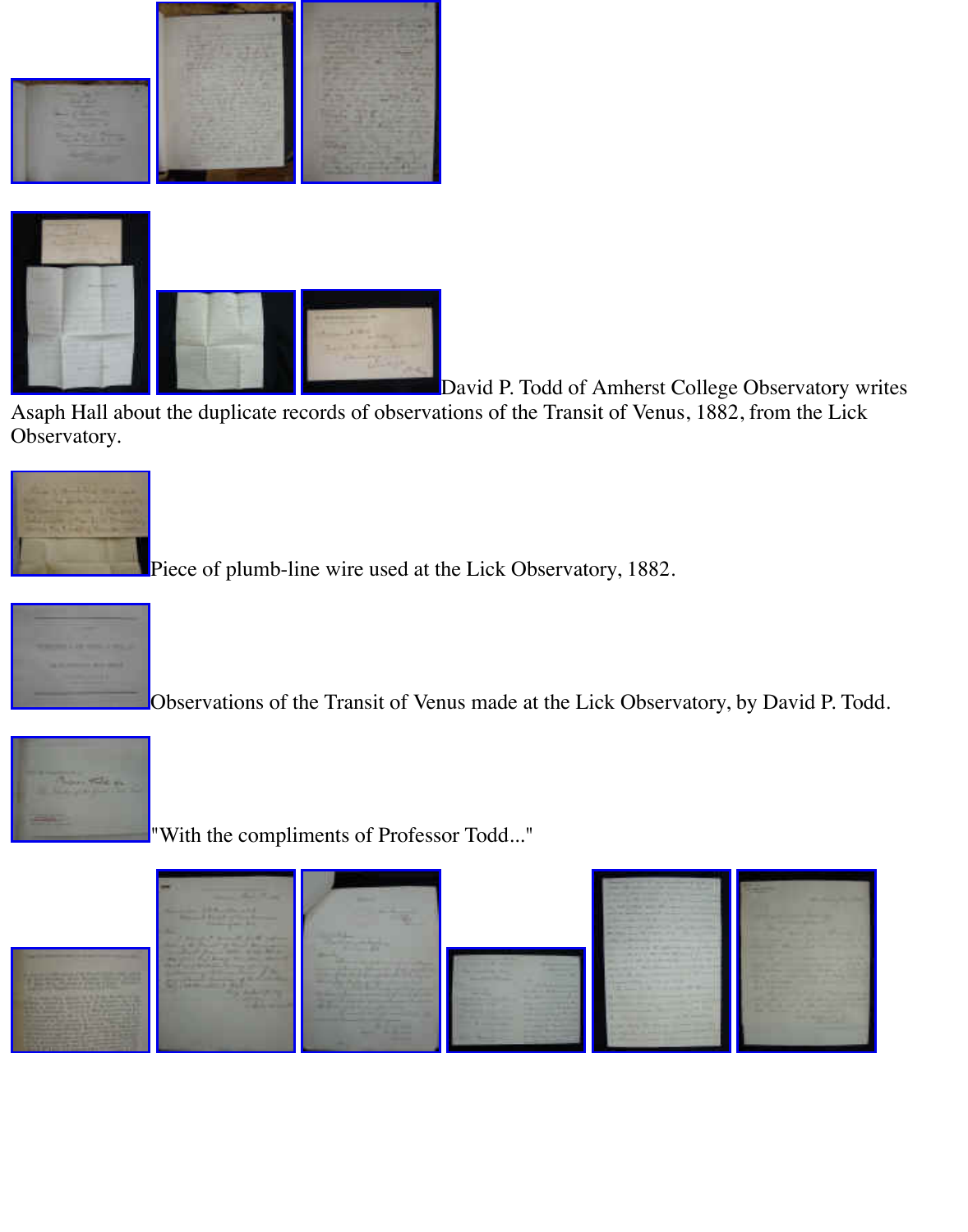



"Packing list for Lick Tr. of V. negatives"







["Thus have we c](http://old.transitofvenus.org/USNO/DSC02834.JPG)[oncluded the sun](http://old.transitofvenus.org/USNO/DSC02835.JPG) [photos at this Sta](http://old.transitofvenus.org/USNO/DSC02836.JPG)[tion and comme](http://old.transitofvenus.org/USNO/DSC02837.JPG)nce to pacl